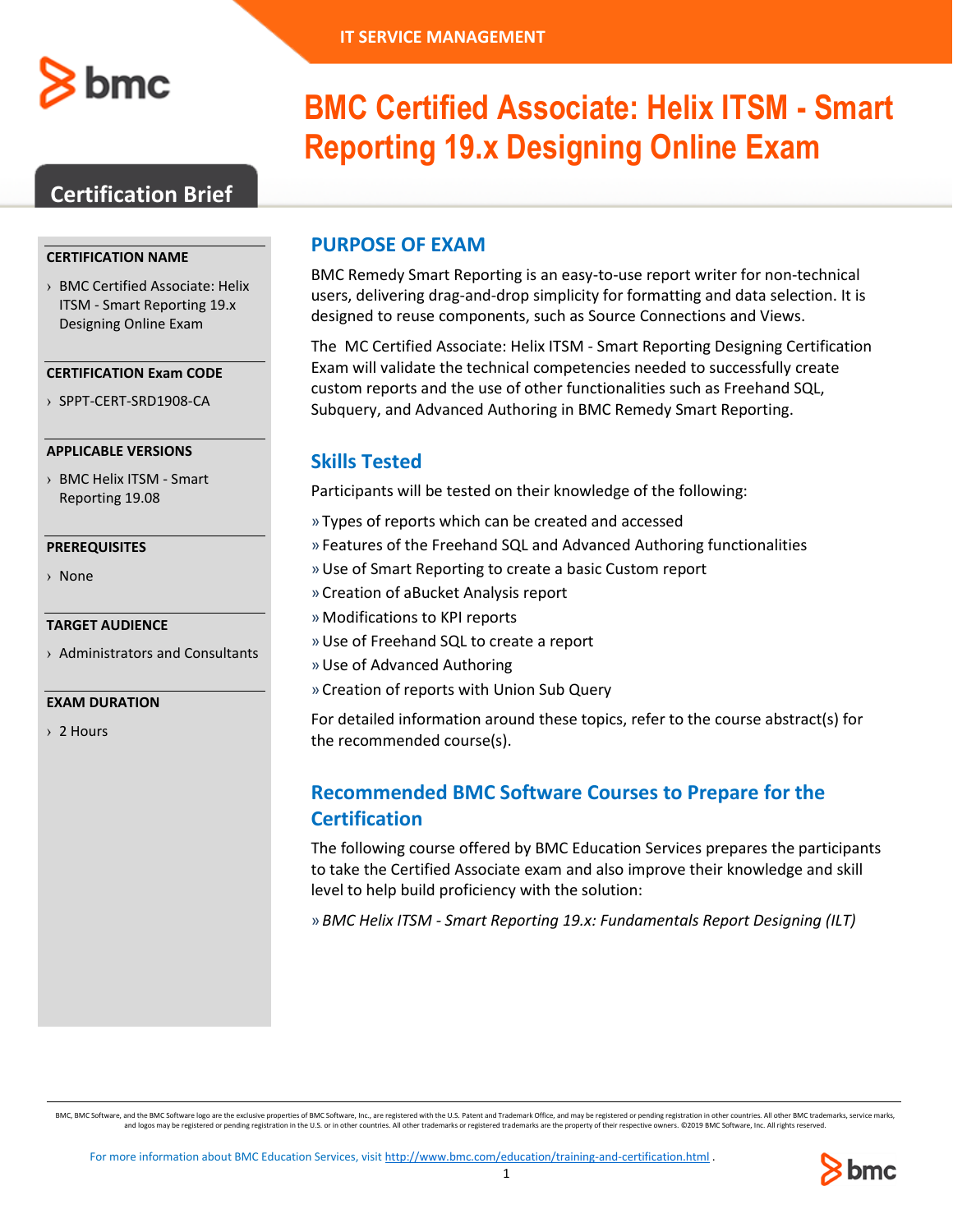

## **Certification Brief**

#### **EXAM REGISTRATION**

Choose from the following options to register for a BMC Education Services Exam:

- › Register online for BMC Software courses at: **[www.bmc.com/education](http://www.bmc.com/education)**
- › Contact your [BMC Education Advisor](https://www.bmc.com/forms/ALL-EduAdvisor-ContactMe.html) for help with registration

#### **RETAKE POLICY**

- › Participants who fail the Certification exam may register and pay for an exam then make another attempt after waiting one week
- › Participants are limited to 4 attempts per year

# **BMC Certified Associate: Helix ITSM - Smart Reporting 19.x Designing Online Exam**

## **Getting Started**

**Step 1**. Take the recommended courses for the Certified Associate learning path. The last course in the learning path includes one certification exam attempt without further charges. There will be 50% discount on additional attempts of this exam.

OR

If you haven´t taken the recommended courses, purchase the required exam (attempts).

**Step 2.** Study and prepare for the exam. BMC recommends 6 weeks and also a minimum of [3] months experience with the product before taking the exam.

**Step 3.** Take and pass the exam.

**Step 4.** If you have failed the exam, purchase another exam attempt and start at step 2.

## **Examination Details**

» Exam is an online exam.

» Further details and terms and conditions are available in th[e BMC Certifications](http://documents.bmc.com/products/documents/39/36/463936/463936.pdf)  [Program Guide](http://documents.bmc.com/products/documents/39/36/463936/463936.pdf) and [BMC Education Certification Policy.](https://www.bmc.com/content/dam/bmc/education/BMC_Education_Certification_Policy.pdf)

## **Additional Recommended Resources to Study**

» BMC Remedy Smart Product Documentation

## **Recommended Experience**

»Minimum 3 months experience deploying, operating or administering BMC Remedy Smart Reporting

BMC, BMC Software, and the BMC Software logo are the exclusive properties of BMC Software, Inc., are registered with the U.S. Patent and Trademark Office, and may be registered or pending registration in other countries. A